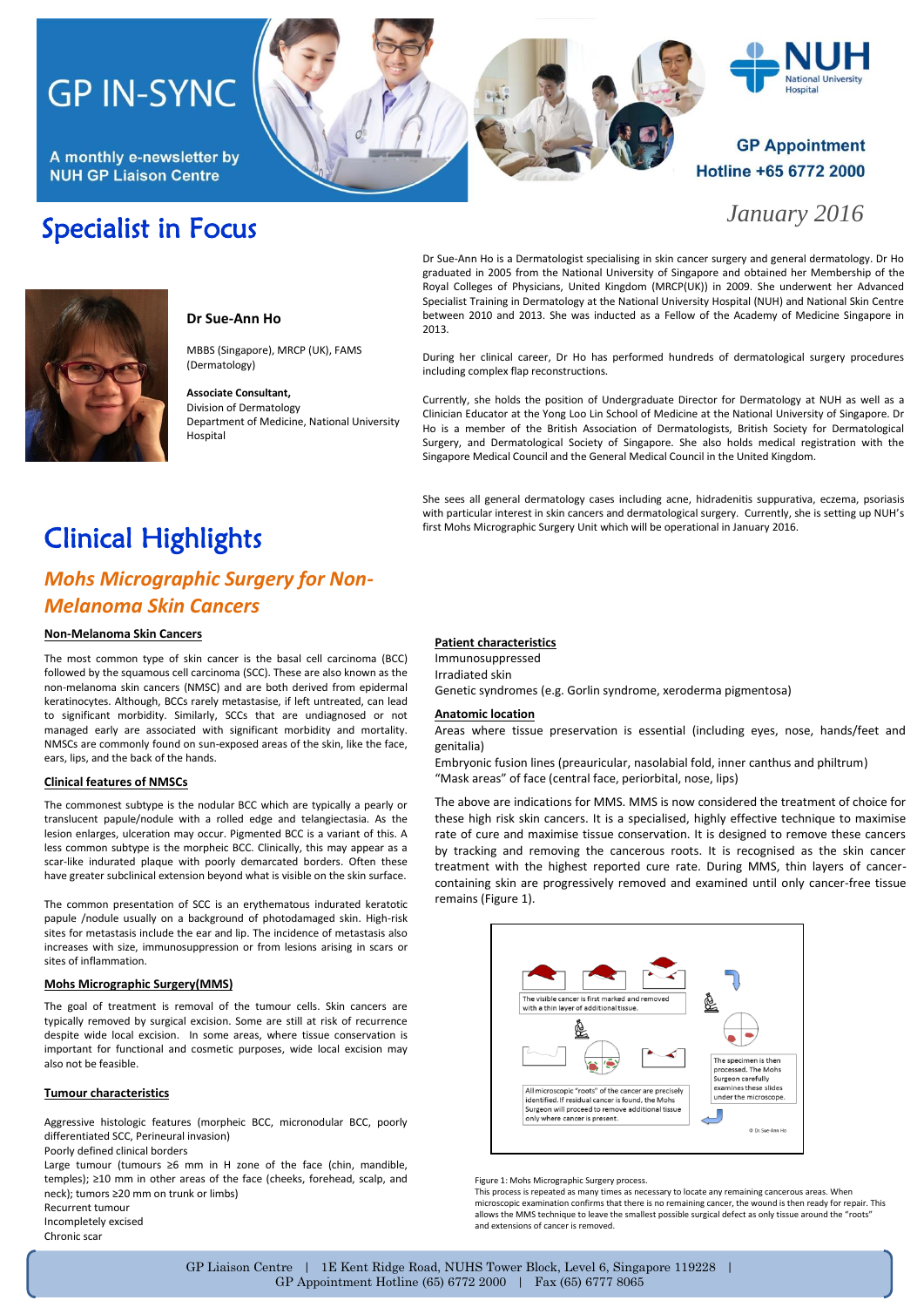

## **GP Liaison Centre (GPLC)**

GP Appointment Hotline: +65 6772 2000

Visit us at [http://www.nuh.com.sg/nuh\\_gplc/](http://www.nuh.com.sg/nuh_gplc/)

## Specialist in Focus



#### **A/Prof Raymond Seet**

MBBS (S'pore), MRCPUK, M Med (Int Med)(S'pore)

**Senior Consultant** Division of Neurology Department of Medicine, National University Hospital (NUH)

Dr Raymond Seet is a Senior Consultant at the Division of Neurology at the National University Hospital, and Associate Professor at the Yong Loo Lin School of Medicine, National University of Singapore. After completing his undergraduate and postgraduate training in Singapore, he completed his advanced fellowship in stroke and neurocritical care at the Mayo Clinic, Rochester. He is a Fellow of the Royal College of Physicians (FRCP, Edinburgh) and the Academy of Medicine, Singapore (FAMS).

- Dr Seet's clinical and research interests focus on:
- acute reperfusion treatment (intravenous thrombolysis and endovascular therapy) and the neurocritical care of stroke patients.
- stroke prevention strategies focusing on atrial fibrillation and intracranial stenosis.
- application of advances in stroke biology and technology to deliver personalized treatment to stroke patients.

Dr Seet contributes actively to medical education and lectures undergraduates, post-graduates and specialists. He has special interest in bedside clinical teaching and clinical assessments. He attended the Harvard Medical International and the Royal College of Physician Programmes for Physician Educators. In 2008 and 2014, he was awarded both the faculty and university awards for teaching excellence (Faculty Teaching Excellence Award and Annual Teaching Excellence Award).

# Clinical Updates

## *Stroke*

Asia faces a looming epidemic of stroke. Data from the United Nations indicate that newly developed countries in Asia suffer from a steeper gradient of ageing and the number of stroke patients is expected to climb into elderhood. The cost of stroke care is considerably expensive, one that is characterised by prolonged hospitalisation and rehabilitation, frequent visits to the Emergency Room and outpatient clinics, loss of employment and disruptions to our increasingly small family units.

The quality of stroke care is heterogenous in Asia, especially in countries where the delivery of acute medical services is limited by the lack of a good ambulance system and trained personnel to manage medical diseases and complications associated with stroke. When delivered promptly and efficaciously, acute stroke reperfusion treatment can reduce and reverse the paralysis that is commonly encountered in stroke patients. Examples of this reperfusion treatment include intravenous thrombolysis ("clot-buster") and endovascular treatment ("clotretriever").

Prevention is the most cost-effective strategy to tackle stroke. Apart from recognition and controlling traditional risk factors for stroke (such as hypertension, diabetes mellitus, hypercholesterolemia and cigarette smoking), two stroke-specific risk factors are increasingly recognised: atrial fibrillation and intracranial stenosis.

Atrial fibrillation is an irregular heart rhythm that results in the formation of a clot within the heart chambers. Clots associated with atrial fibrillation are typically large; these tend to block larger blood vessels and result in more severe stroke (Case 1). In carefully chosen patients, anticoagulation could significantly lower stroke risk associated with atrial fibrillation. The availability of newer oral anticoagulants (NOACs) such as dabigatran, rivaroxaban and apixaban allows safe administration of anticoagulation.

One in three strokes among Asians is associated with intracranial stenosis. The optimal management of intracranial stenosis depends on the severity and number of stenosis, whether the stenosis has resulted in neurologic symptoms, and whether alternative flow of blood (collaterals) has taken place (Case 2). In a small group of patients, surgical procedures to "rewire" the blood vessels of the brain may be warranted.

In summary, strokes can be prevented and reversed when acute treatment is quickly and safely administered.



**Case 1**. A 70 year-old man presented with grade 3/5 weakness in his right upper and lower limbs. His medical history comprised hypertension, hyperlipidemia and cigarette smoking. Magnetic resonance imaging (MRI) showed areas of restricted diffusion in both cerebral hemispheres (A). Prolonged cardiac monitoring detected



**Case 2**. A 48 year-old woman presented with grade 3/5 weakness in her left upper and lower limbs. Her medical history included type 2 diabetes, hypertension and hyperlipidemia. Computed tomography (CT) angiography of the intracranial arteries revealed stenosis in the right middle cerebral artery (A, solid arrow) and magnetic resonance imaging (MRI) showed areas of restricted diffusion in the right subcortical watershed areas (B, interrupted arrow).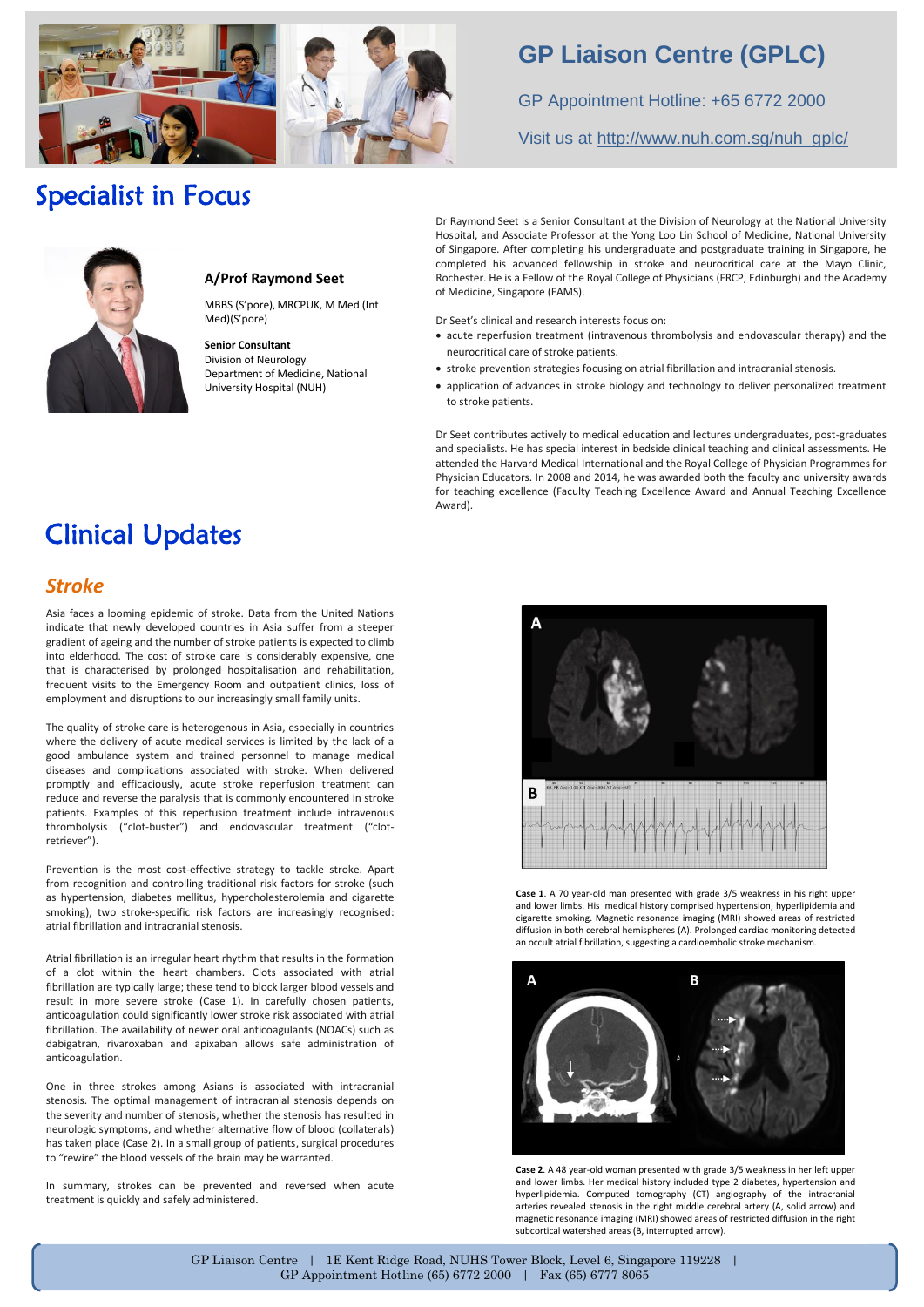

## *Shaping Medicine for the Future*

*CME Registration:<https://nuhcme.com.sg/>*

## News Updates

## *NUH makes room for sick kids' parents*



The Ronald McDonald House Charities (RMHC) Singapore, with the support of the Paediatric Cluster at the National University Hospital (NUH), today officially opened the doors of its new Ronald McDonald Family Room (RMFR) in the hospital, just steps away from the newly expanded Paediatric Intensive Care Unit)/ High Dependency (PICU/HD) ward.

The facility with a home-like atmosphere offers a place of rest and respite exclusively for families whose children are hospitalised in the PICU/HD ward, all at no cost.

The RMFR can comfortably accommodate 14 persons at any one time, allowing families to take a break from the ward, grab a bite to eat, take a quick refreshing shower, or even steal a quiet moment to nap, read, watch TV or go online with free WIFI access provided. The RMFR basically helps to augment the services of the existing Ronald McDonald House at NUH, providing families with greater support and care during the emotional journey of their child's medical crisis at the hospital.

"It is a common sight to see concerned parents keeping vigil by their child's bedside with some spending many sleepless nights at the hospital. We opened the Ronald McDonald Family Room to offer these families a place to rest and recuperate. When families walk through the doors of the Ronald McDonald Family Room, we want them to feel like they are no longer in a hospital, but rather in a room of a caring, peaceful home", said Pamela TorDas, President, RMHC Singapore.

The RMFR was established as part of NUH's renovation and expansion plan for their PICU and the opening was officiated by Professor John Wong, Chief Executive, National University Health System. The NUH is a member of the National University Health System. Funded by the Ministry of Health, the PICU/HD has increased its capacity from 11 to 18 beds. It is equipped with isolation capabilities and is able to scale up to 25 beds in the event of a flu pandemic or mass casualty incident. The expanded PICU/HD has been operational together with the RMFR since 2 November 2015.

The strategic partnership between RMHC Singapore and NUH reflects a common vision to enhance the quality of support and care for children and their families in Singapore.

This is the latest in a partnership between NUH and RMHC Singapore. Three years ago, in January 2013, with the support of the Paediatric Cluster, the Ronald McDonald House (RMH) at NUH was opened to provide a "home-away-from-home" for families to stay and be close to their hospitalised child, all at no cost. Since the opening of the 4-bedroom House, it has served over 300 families (> 4,000 room nights). However, due to the limited rooms at the House, more than 130 families (> 1,200 room nights) have been turned away to date. With the expansion of the NUH PICU / HD, there is a need to serve more families whose children are hospitalised. The RMFR, with a homelike setting, will allow these families to step into a place of quiet respite.

"We are happy to partner RMHC Singapore in this worthy project. Research shows that a family's presence in the hospital helps children heal and cope better. With the opening of the Ronald McDonald Family Room, families will now have a quiet place to rest and regroup at the hospital. This is in line with our efforts to enhance the quality of patient care for children and their families in Singapore," said Associate Professor Daniel Goh, Head, Paediatric Cluster, National University Hospital.

#### **Facilities of the RMFR include:**

- Kitchen area equipped with a fridge, microwave ovens and water dispenser, with a variety of snacks and beverages provided
- Shower facilities with clean towels and basic toiletries provided
- Seating areas to dine, read or watch television
- Resting corner to relax, nap and recuperate
- Internet access



*Source: Ronald Mcdonald House Charities Singapore*

*Source: Straits Times published on 6 January 2016*